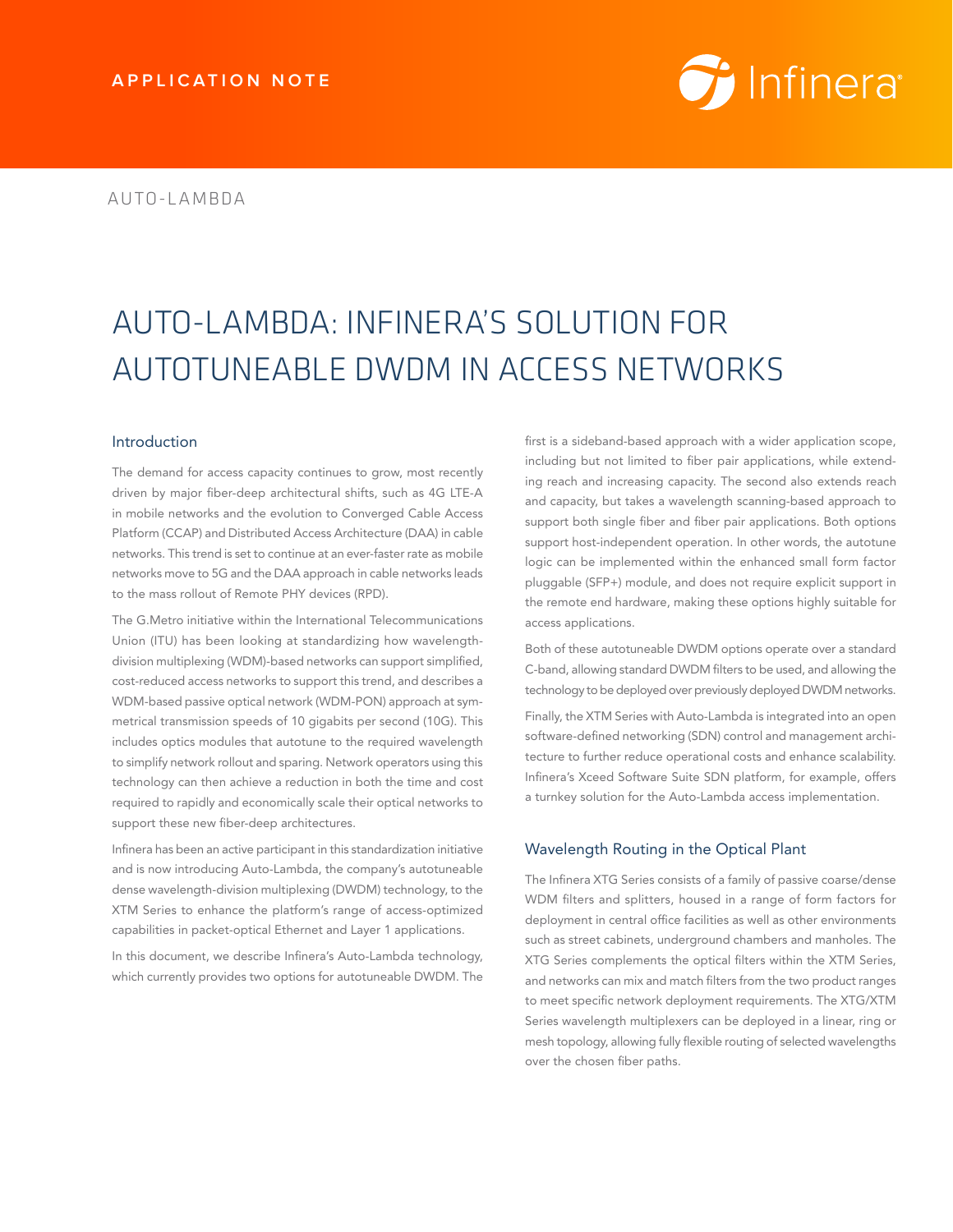

Figure 1: Note that the Port 3 to Port 3 Mapping Shown Here Assumes the Same Type of MDU Is Used at Each End of the Link (e.g. 8-channel to 8-channel). It Is Also Possible to Deploy, for Example, a 40-channel Unit in the Central Office and Cascade a Number of Smaller MDUs in the Optical Plant

In the context of Infinera's Auto-Lambda capabilities, Figure 1 illustrates a typical scenario for the deployment of high-speed services into a sample multi-tenant location—Apex Business Park. Note that the fiber between the central office and the Apex Business Park mux/demux unit (MDU) will carry multiple wavelengths, while the function of the MDU is to split these wavelengths and send them over individual fibers to the appropriate buildings. Each port of the MDU is configured to allow only one wavelength through the MDU, onward through the multi-wavelength optical plant and toward the central office.

In this example, the fiber from Building Rose in the business park is connected to port 3 of the MDU and is associated with the "green" wavelength - only light of this wavelength will be routed through the optical plant to the corresponding port 3 in the optical line terminal (OLT) in the central office. If, as indicated in Figure 1, an engineer in Apex Business Park plugs a "red" or "blue" optical module into port 3 by mistake, or if an autotuneable module scans across the C-band, any light other than the green wavelength will be blocked at the MDU and will not pass onto the multi-wavelength fiber. Most importantly, it will not interfere with any existing wavelength services already on multi-wavelength sections of fiber. Likewise, if a green module is plugged into any other port than port 3 on this MDU, it will be blocked, and will not interfere with existing services.

Note that the optical plant is symmetrical in terms of this wavelength selectivity. In the central office OLT, port 3 is also associated with the green wavelength, and if a different wavelength is injected into this port by mistake, the MDU in the central office will block it and prevent interference with existing services on the shared fiber. This port 3 to port 3 mapping assumes both MDU units are of the same type, e.g. 8-channel or 40-channel DWDM MDUs, as shown in Figure 1. It is also possible to build networks with 40-channel filters in the central office and a number of cascaded smaller MDUs out in the access network. In this case, port 3 on an 8-channel MDU in the access network may map to a different port on the central office MDU. This property of the optical plant is entirely passive. It requires no moving parts, is extremely temperature-insensitive, and requires no electrical power. The passive wavelength routing described above is essential to the operation of both autotuneability mechanisms described in this application note, and makes the system robust in the face of failures or misconfigurations.

# Auto-Lambda Options

This document describes two different and potentially complementary approaches to autotuneability within XTM and XTG Series-based optical access networks at data rates up to 10G. The key features of each are summarized in Table 1.

Note that most of the features in Table 1 are self-explanatory, but the following clarifications may be useful.

|                                    | <b>Auto-Lambda Options</b>                                                           |                                            |
|------------------------------------|--------------------------------------------------------------------------------------|--------------------------------------------|
| Variant                            | Sideband-based                                                                       | Wavelength scanning-<br>based              |
| Data rates                         | 1 Gigabit Ethernet<br>(GbE)-10 GbE, Common<br>Public Radio Interface<br>(25G future) | 2.5G-11.3G (25G and<br>$100G + future)$    |
| Single- or dual-ended<br>operation | Dual-ended                                                                           | Single- or dual-ended                      |
| Fiber plant                        | Single fiber                                                                         | Single or dual fiber                       |
| Transceiver fiber type             | Single                                                                               | Dual                                       |
| Reach                              | 40 kilometers (km) (19<br>decibels [dB])                                             | Various options<br>including 80 km (23 dB) |
| Channels                           | 40 (100 gigahertz [GHz])<br>C-band                                                   | 40 (100 GHz) or 80 (50<br>GHz) C-band      |
| Host independence                  | Yes                                                                                  | Yes                                        |
| Remote-end<br>temperature range    | E-temp                                                                               | C-temp/E-temp options                      |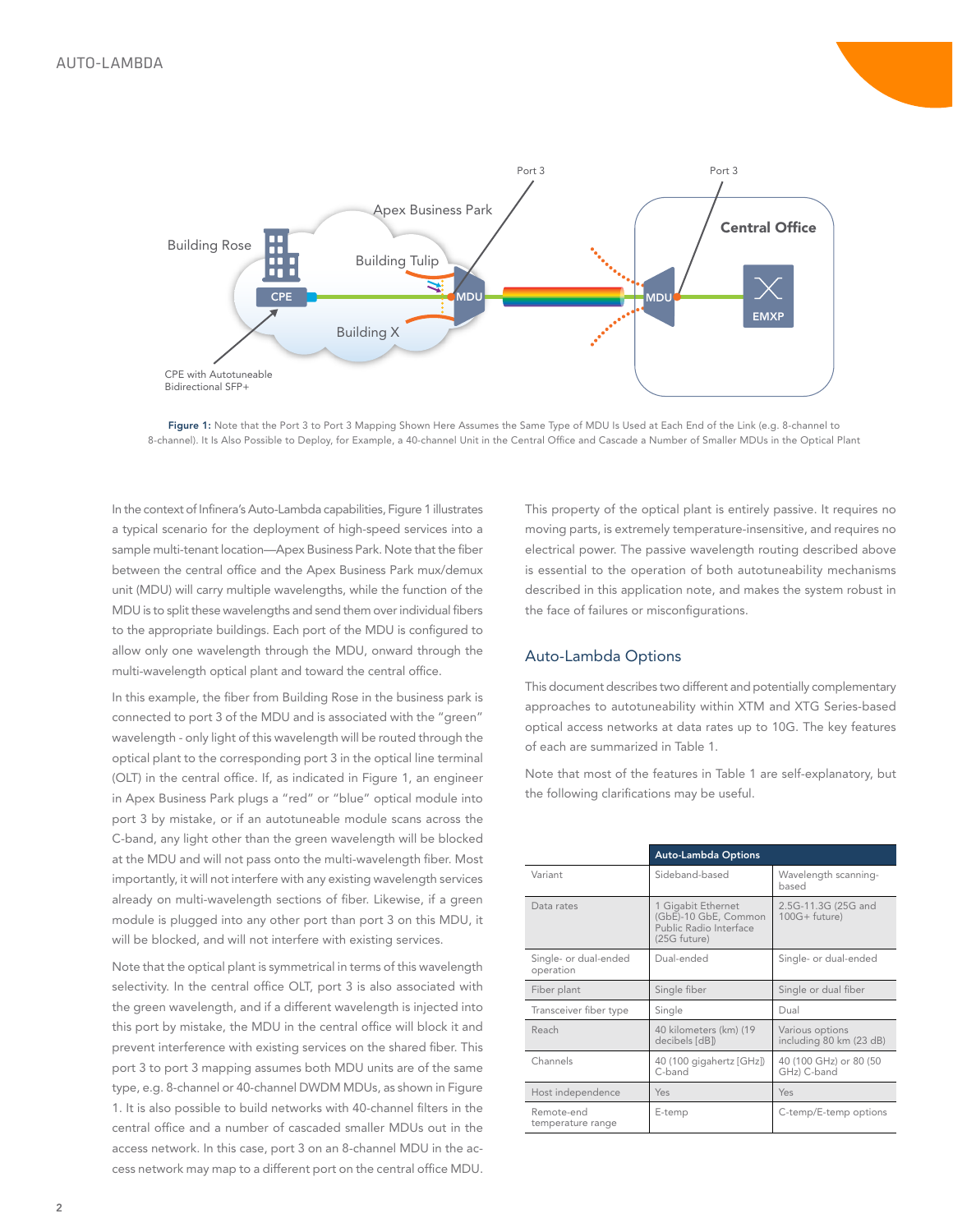

Figure 2: Sideband-based Auto-Lambda Installation

#### Single- or Dual-ended Operation

One of the challenges in optical access networks is to provide dense and cost-efficient optics at the head end, where all the remote connections are aggregated together. Both options can use the same optics in both ends, which is referred to as dual-ended operation. The wavelength scanning-based variant of the Auto-Lambda feature also has the option to be deployed with one type of optics in the remote end and another in the head office, i.e. single-ended operation. This allows for further optical innovation at the head end, such as using fixed 10G optics to reduce cost.

## Host-independence

Both options are referred to as host-independent, as the autotune protocol is implemented in the SFP+ itself. This means that any customer premises equipment (CPE) or remote device that supports the SFP+ form factor should be able to benefit from the autotune feature. Both options require that the DWDM system in the central office have software support to manage the autotuneable capabilities.

# Sideband-based Auto-Lambda

This variant of the Auto-Lambda technology is optimized for singlefiber access options. Using a sideband-based variant of WDM-PON, this option brings a range of benefits to access networks. The sideband is a low-frequency communications channel between the optics at either end of the link that is separate from the main data channel, which can be used to share additional management information between the two optics modules.

Figure 2 can be used to explain the basic configuration of the sideband-based option. In this scenario, the link always uses a single fiber, not a fiber pair.

A packet-optical switch such as the Infinera EMXP is located in the central office, housed in an XTM Series chassis. At the remote end, any CPE device may be used because the sideband-based option is host-independent. What this means is that the autotune protocols are integrated into the Auto-Lambda SFP+ module itself.

The following procedure assumes that port 3 in the MDU in Apex Business Park is configured to allow the green wavelength to be routed to the corresponding port 3 on the MDU in the central office.

Note that the term "management system" currently refers to Infinera's Digital Network Administrator for XTM Series (DNA-M) management system, but the EMXP comes equipped with an OpenFlow application programming interface (API), so the management processes can also be implemented using an SDN controller, such as Infinera's Xceed platform or a third-party controller.

#### Step 1: Central Office Configuration

In the central office, port 3 on the MDU is patched to an Auto-Lambda SFP+ in the EMXP unit. The SFP+ will start up and tune to the wavelength configured in the host device – in this case the EMXP traffic module will tune it to the green wavelength. Note that the central office host device will not specifically require software support for this type of autotuneable optic, although there is the possibility that awareness of Auto-Lambda optics by the central office host device could enable additional value-added features such as remote diagnostics.

The green wavelength will be directed through the optical plant, emerging at port 3 on the MDU in Apex Business Park.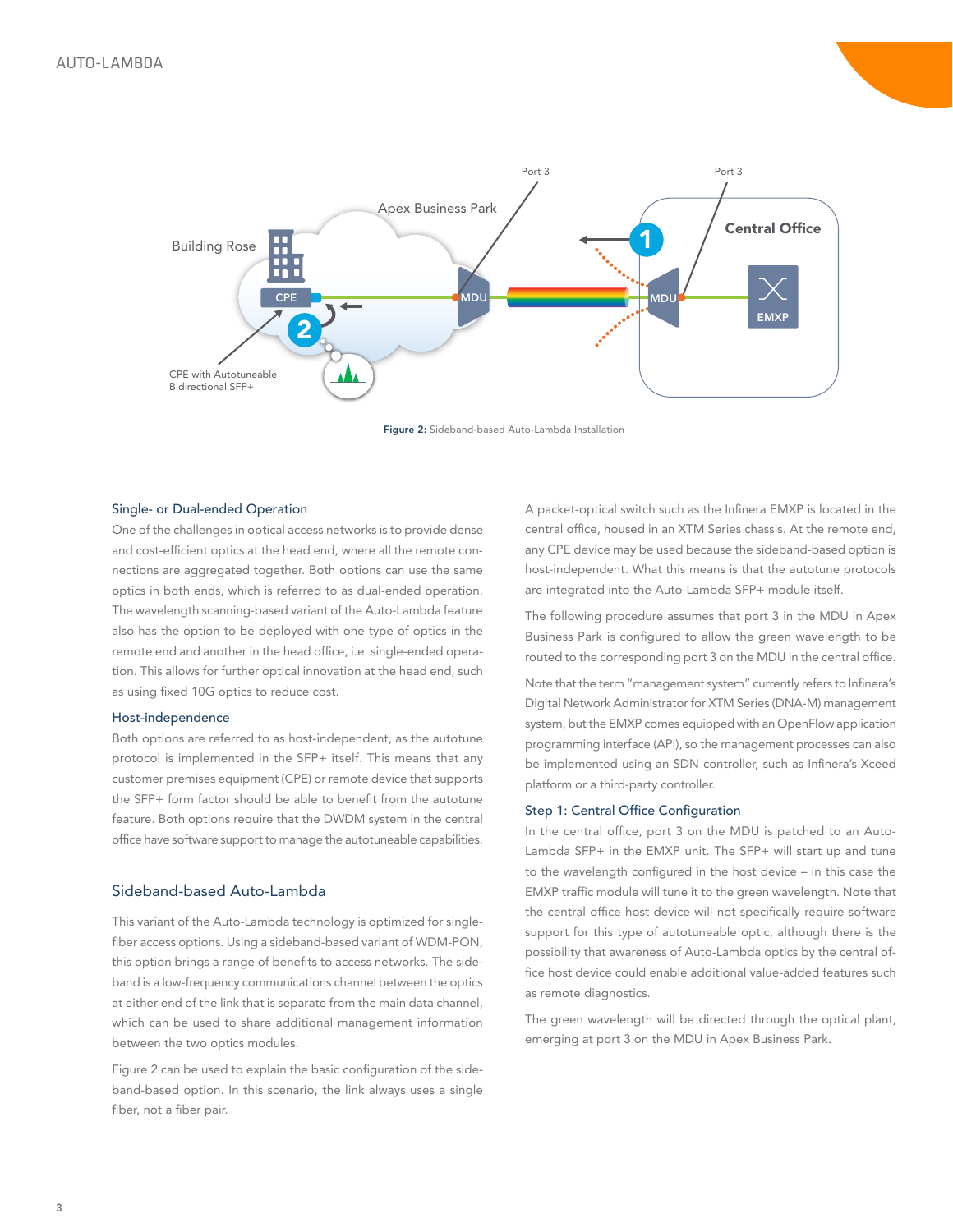Note that a low-data-rate sideband communication channel will be transmitted by the central office device over the green wavelength. Prior to any handshake with the remote end device, this sideband will carry the information that this is the green wavelength.

#### Step 2: Remote End Configuration

At some point, an engineer will install the remote end CPE device. The SFP+ will start up and the sideband receiver will immediately receive light from the MDU, including the sideband information that will allow the module to tune in to the green wavelength. It will follow this instruction and two-way communication will be established.

At this point, the sideband communication will switch to a performance monitoring protocol, which will continue for the duration of normal operation. The CPE device itself is not involved in this interaction and therefore host-independence is achieved.

# Wavelength Scanning-based Auto-Lambda

This variant of the Auto-Lambda technology extends the capabilities of the sideband-based option to include both single- and dual-fiber options, allowing deployment scenarios to encompass longer reach and higher bitrates. The wavelength scanning option enables CPE/ remote optics to use an Infinera scanning and handshaking capability to autotune the remote SFP+ to the correct wavelength.

The wavelength scanning option can also run in either single- or dualended operation. In dual-ended mode, the host devices at either end of the link are unaware of the wavelength scanning process or the handshaking between the two ends, as this happens automatically to allow the link to autotune.

Figure 4 can be used to explain the basic operation of the wavelength scanning-based option when in single-ended mode. In this mode, the network uses standard fixed optics in the central office to further reduce cost and Auto-Lambda optics in the remote end.

As before, the following procedure assumes that port 3 in the MDU in Apex Business Park is configured to allow the green wavelength to be routed to port 3 on the MDU in the central office, but in this case the fiber plant may be either dual-fiber or single-fiber.

## Step 1: Central Office Configuration

In the central office, port 3 on the MDU is patched to an SFP+ in the EMXP, as shown in Figure 4. The SFP+ will be set to standby mode, in which the transmitter will be fixed to the green wavelength with the laser off.

## Step 2: Remote End Installation

At some point after the central office installation, an engineer is sent to Apex Business Park to complete the installation at the remote end. Auto-Lambda lasers will always be used in the remote end, but the only instructions this engineer needs are:

- Take the Auto-Lambda SFP+ and insert it into the CPE device, or perhaps simply plug in the CPE device because the SFP+ is already fitted into the CPE.
- Patch port 3 on the MDU to the newly installed SFP+ in the CPE.



Figure 4: Wavelength Scanning-based Auto-Lambda Installation